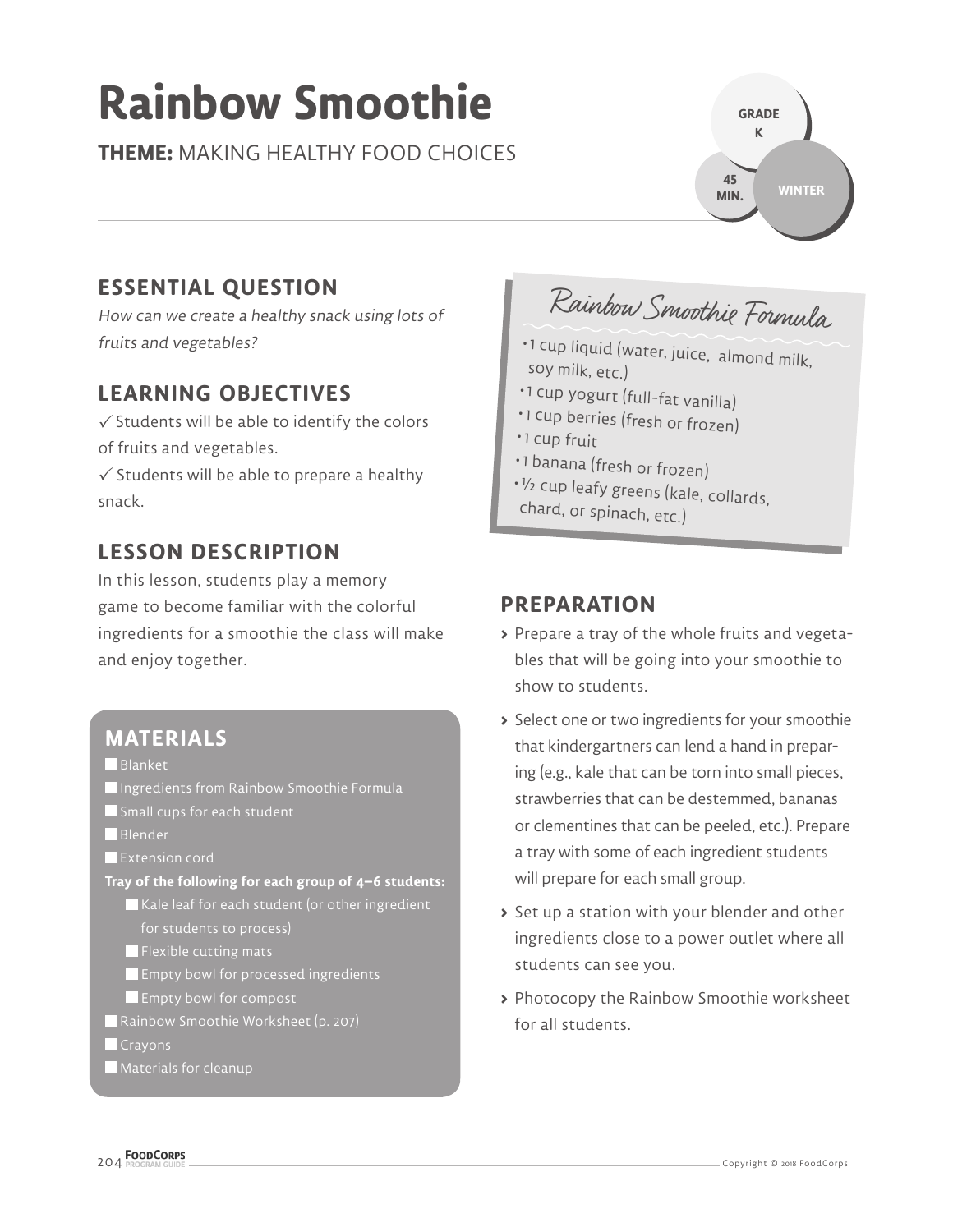## **ACTION STEPS**

**1. Memory Game:** Gather students seated in a circle with your covered tray of sample ingredients in the center. Say, Underneath this blanket I have all the ingredients we're going to put into a smoothie we'll be making today. But first, we're going to play a memory game. On the count of three, I'll take away my blanket and show you what I brought, but it's going to be very quick, so you'll have to pay close attention. Lift the blanket and then replace it over the fruit. Have students turn and share with their neighbor all that they remember seeing under the blanket, then discuss it as a class. Encourage students to describe the ingredients they don't know the names of. Then reveal the ingredients once more, and go over the name of each. You can continue playing the memory game by having students close their eyes while you remove one of the ingredients. Then have them see if they can recall which is missing. Explain, We're adding all these colors to the smoothie because having all the colors makes the smoothie care for all parts of our body. **(10 min.)**

**2. Color Dance:** With all the ingredients on display, ask students questions such as What's the color of the long leaf we're going to put into our smoothie? After they give the answer (e.g., green), say, Any student who is wearing a green shirt stand up and do a dance until I say, "Stop." Continue until you've gone through all the colors present. End by saying, Now everyone who didn't get a chance yet, stand up and do a three-second dance! **(5 min.)**

#### **3. Wash Hands Break! (5 min.)**

**4. Model Ingredient Prep:** Explain to students that having fruits and vegetables that are all the different colors of the rainbow is healthy. Show students how they should prepare the ingredient you'll be passing out to each small group. For example, show students how you take the kale leaf off its stem, tear the leaf into small pieces, put the pieces in the group bowl, and finally, how you put the stem into your compost bowl. Remind students to keep their hands clean as they work. **(5 min.)**

**5. Making the Smoothie:** Pass out ingredients to each table group. Have the classroom teacher circulate through the room, and provide support in helping students share. Meanwhile, add the other ingredients to the blender. Then call one student from each group to come up and add the prepared ingredient. Have the student add the ingredient in increments so each student in the group gets a chance. Once students have contributed to preparing the ingredients, and their table is cleaned up, pass out the Rainbow Smoothie Worksheet where students will draw fruits for the different colors of the rainbow. **(10 min.)**

**6. Tasting:** Portion the smoothie into small cups for each student and distribute. Remind students to wait until each student has one before tasting. Enjoy together! **(5 min.)**

### **REFLECTION**

Have students discuss the following questions in small groups, then share with the class: **(5 min.)**

- How does your smoothie taste? What words can you use to describe it? What color is it? Look for opportunities to expand their vocabulary, such as by saying, Is it smooth? Gritty? Sour? Sweet? Tangy? etc.
- Why do you think it's important to eat fruits and vegetables that are lots of different colors?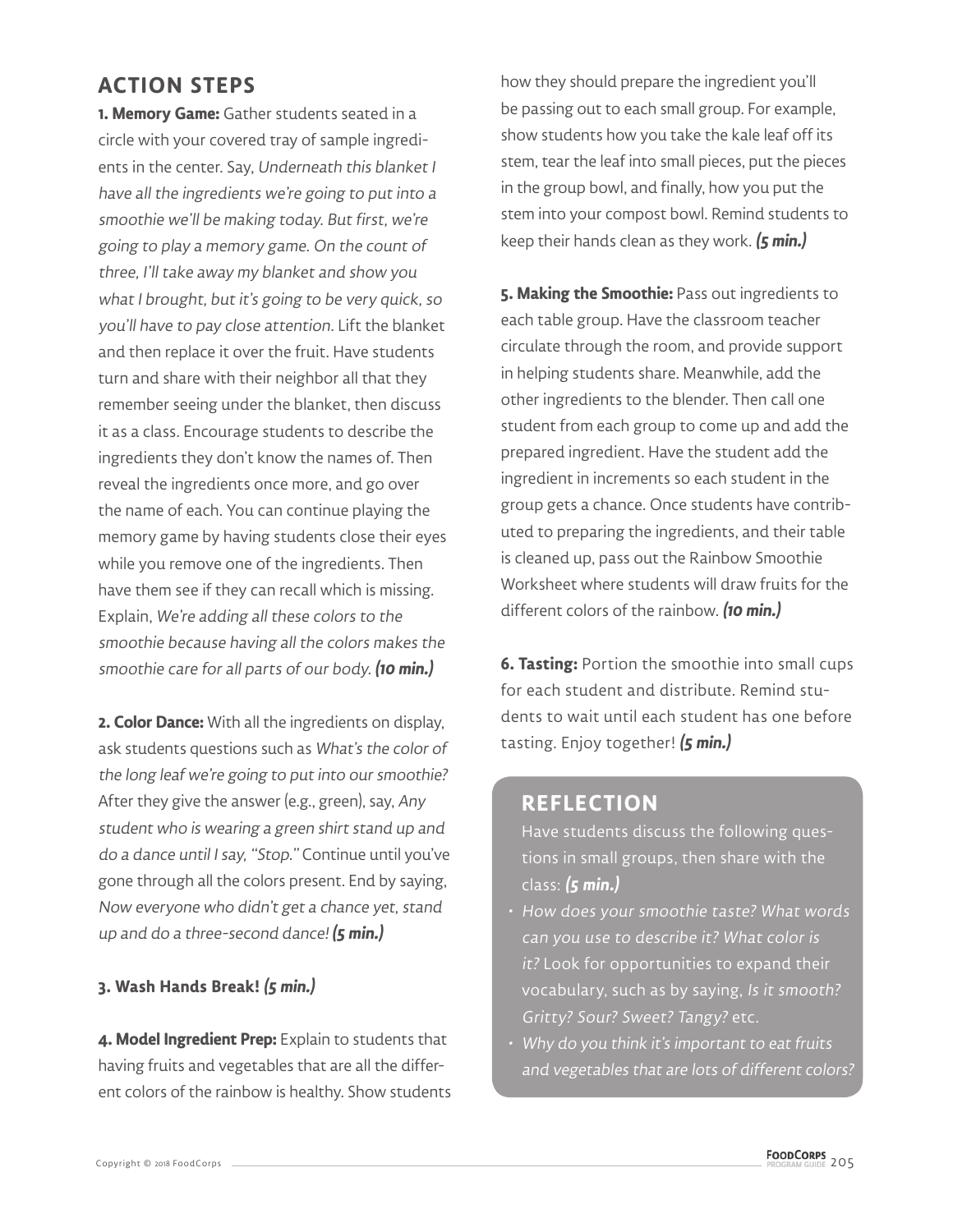## **ADAPTATIONS**

**Extension:** Create large dice with different colors on each side of the cube. Have students take turns rolling, and when the die lands on a particular color, challenge them to name all the fruits and veggies they can of that color.

## **ACADEMIC CONNECTIONS**

English Language Arts Common Core State **Standards** 

#### **CCSS.ELA-LITERACY.SL.K.4**

Describe familiar people, places, things, and events and, with prompting and support, provide additional detail.